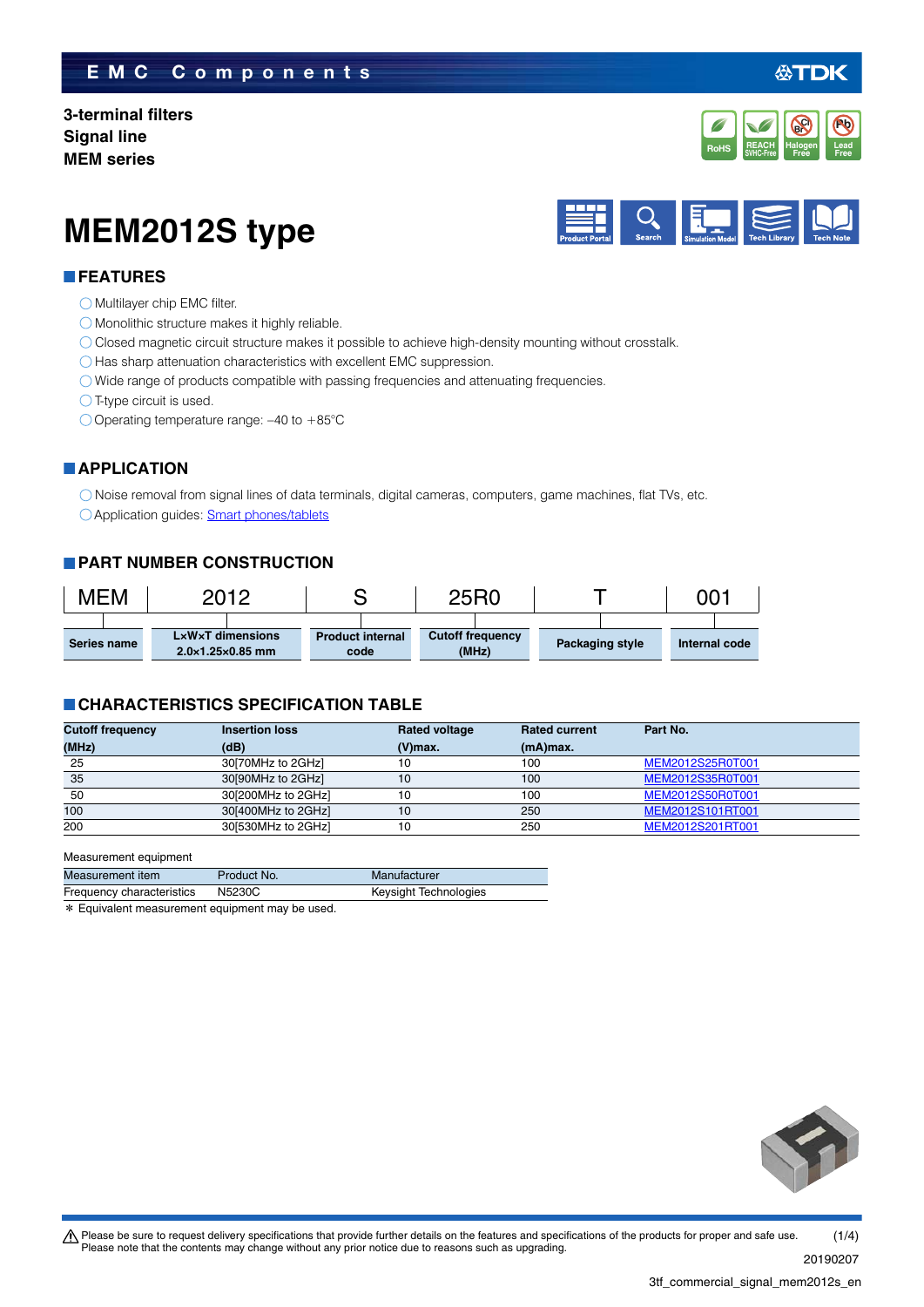# **MEM2012S type**

### **INSERTION LOSS VS. FREQUENCY CHARACTERISTICS**



Product No. Manufacturer

| .      |                       |
|--------|-----------------------|
| N5230C | Keysight Technologies |

\* Equivalent measurement equipment may be used.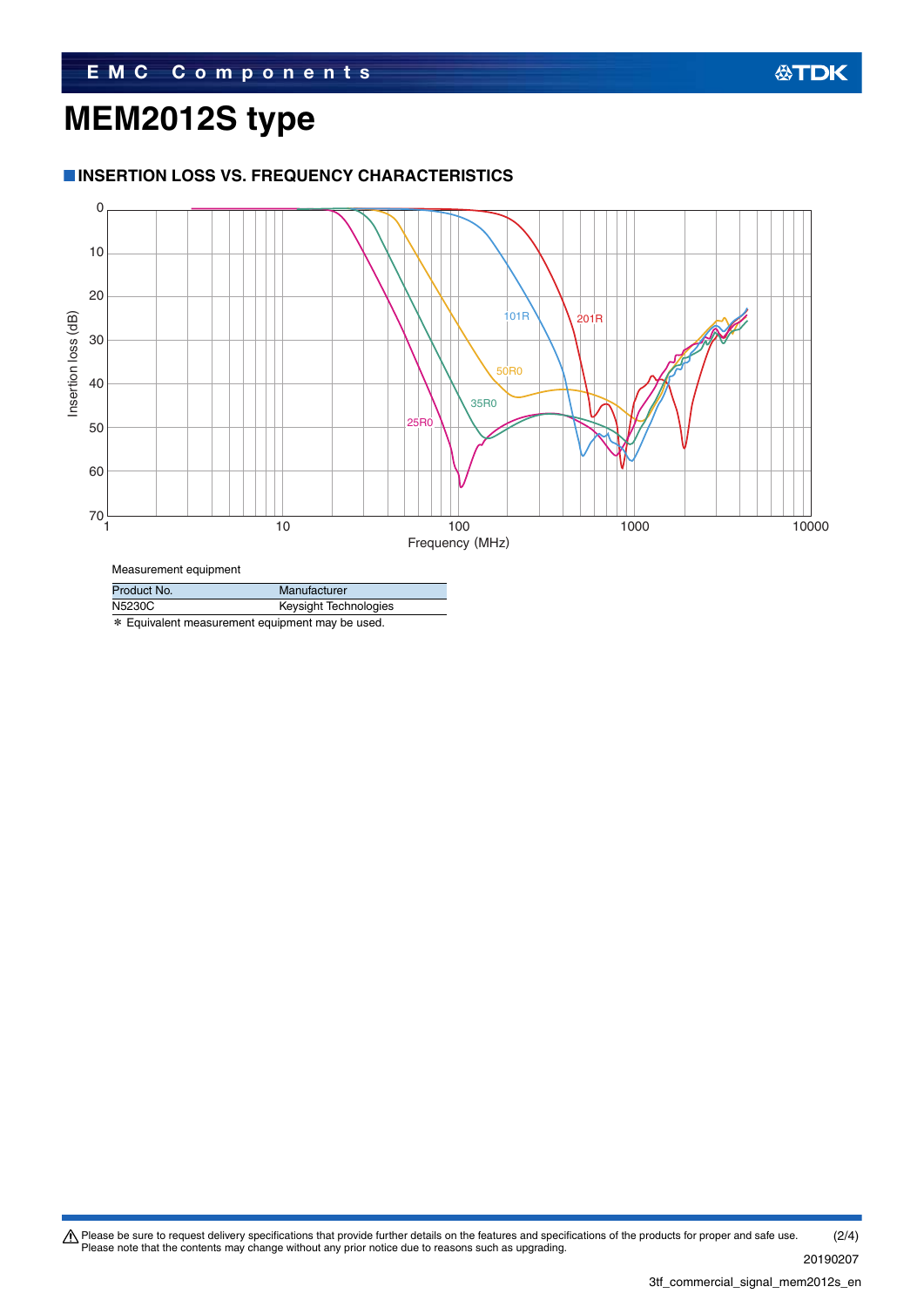# **MEM2012S type**

## **SHAPE & DIMENSIONS**



Dimensions in mm

#### **RECOMMENDED LAND PATTERN**



Dimensions in mm

## **CIRCUIT DIAGRAM**



### **RECOMMENDED REFLOW PROFILE**



#### **PACKAGING STYLE**

#### **REEL DIMENSIONS**



Dimensions in mm

#### **TAPE DIMENSIONS**



Dimensions in mm





Dimensions in mm

#### **PACKAGE QUANTITY**

| Package quantity | 4,000 pcs/reel |
|------------------|----------------|
|------------------|----------------|

#### **TEMPERATURE RANGE, INDIVIDUAL WEIGHT**

| <b>Operating</b><br>temperature range                                                                                                                                                                                                | <b>Storage</b><br>temperature range* | <b>Individual</b><br>weight |  |  |
|--------------------------------------------------------------------------------------------------------------------------------------------------------------------------------------------------------------------------------------|--------------------------------------|-----------------------------|--|--|
| $-40$ to +85 °C                                                                                                                                                                                                                      | $-40$ to $+85$ °C                    | 8 mg                        |  |  |
| sk.<br>The state of the communities were to face office the state of the state of the state of the state of the state of the state of the state of the state of the state of the state of the state of the state of the state of the |                                      |                             |  |  |

The storage temperature range is for after the assembly.

 $\bigwedge$  Please be sure to request delivery specifications that provide further details on the features and specifications of the products for proper and safe use. Please note that the contents may change without any prior notice due to reasons such as upgrading. (3/4)